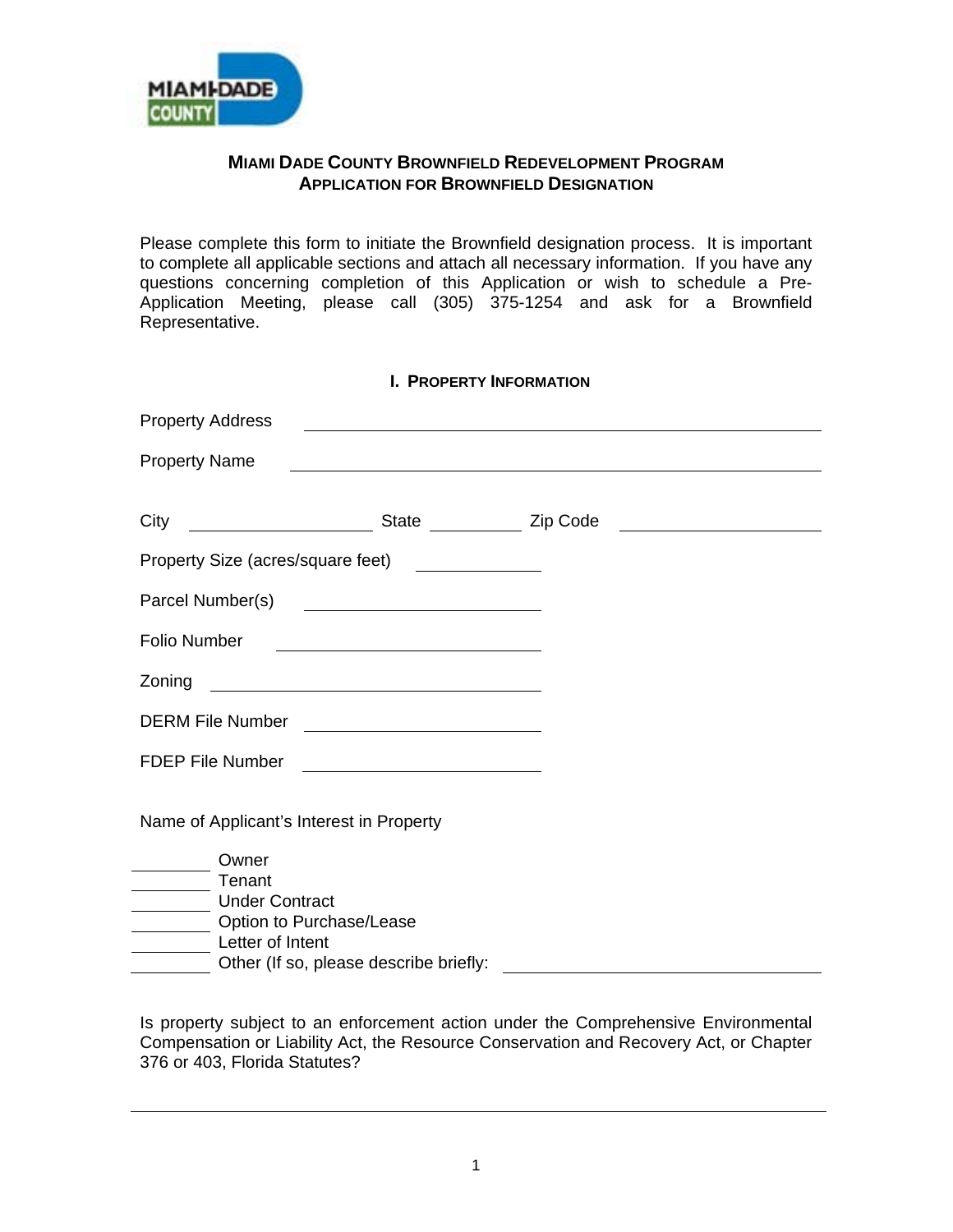If so, please provide a brief description of the material facts and circumstances associated with such action(s).

If the project consists of an assemblage, please include all property information for each additional parcel as an attachment, including legal descriptions.

Describe all outstanding property taxes due on the property.

Describe all liens on the property.

## **II. PROJECT DESCRIPTION**

<u> 1980 - Johann Stoff, deutscher Stoff, der Stoff, der Stoff, der Stoff, der Stoff, der Stoff, der Stoff, der S</u>

Briefly describe the project and the anticipated redevelopment plan.

Briefly describe the environmental conditions and issues associated with the project.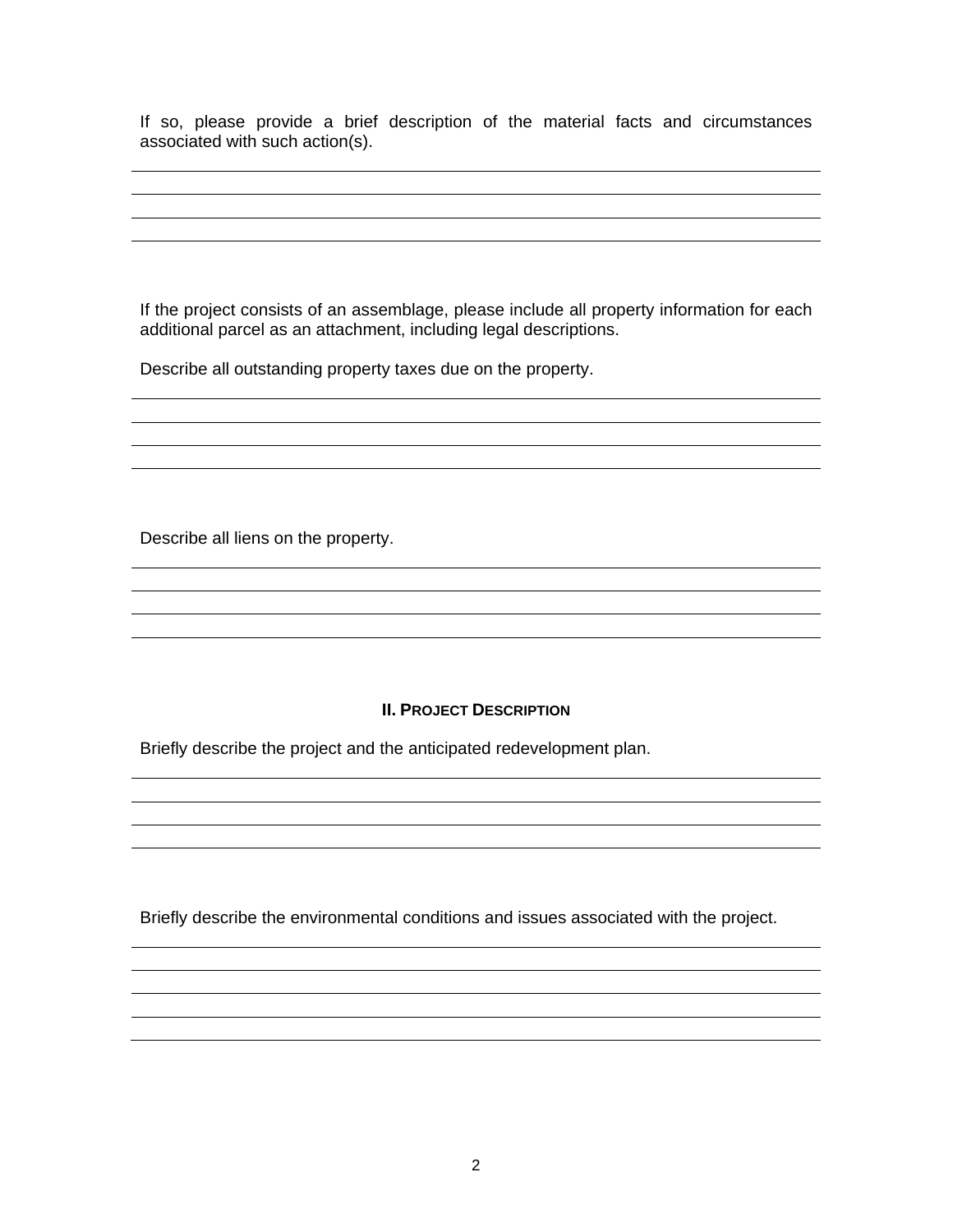Briefly describe any anticipated plans for assessment and remediation of the environmental conditions associated with the property.

Will your project require a change in zoning and /or the County's Comprehensive Plan? If so, please provide a brief description of the material facts and circumstances associated with such change(s).

Please attach a statement demonstrating that the project currently qualifies for designation as a Brownfield Area under the Florida Brownfield Redevelopment Act (or will qualify prior to the date the item is brought before the County Commission). Note that reasonable assurances must be provided by the Applicant that sufficient financial resources are available to implement and complete a rehabilitation agreement and redevelopment plan. Accordingly, your statement must outline the financial resources that are available in this regard.

If you intend to apply for the Brownfield Job Refund Bonus or the Brownfield Economic Development Initiative (Revolving Loan Fund), please indicate so by attaching a statement that discusses why you believe your project qualifies. Note: A separate application process exists for these programs.

Please attach any non confidential environmental assessment documentation associated with the project, including Phase I and Phase II Reports, Site Assessment Reports, and Remedial Action Plans.

#### **III. APPLICANT INFORMATION**

| Name                              |              |          |  |
|-----------------------------------|--------------|----------|--|
| Address                           |              |          |  |
| City                              | <b>State</b> | Zip Code |  |
| Phone                             | Fax          | E-Mail   |  |
| Ownership Interest<br>in Property |              |          |  |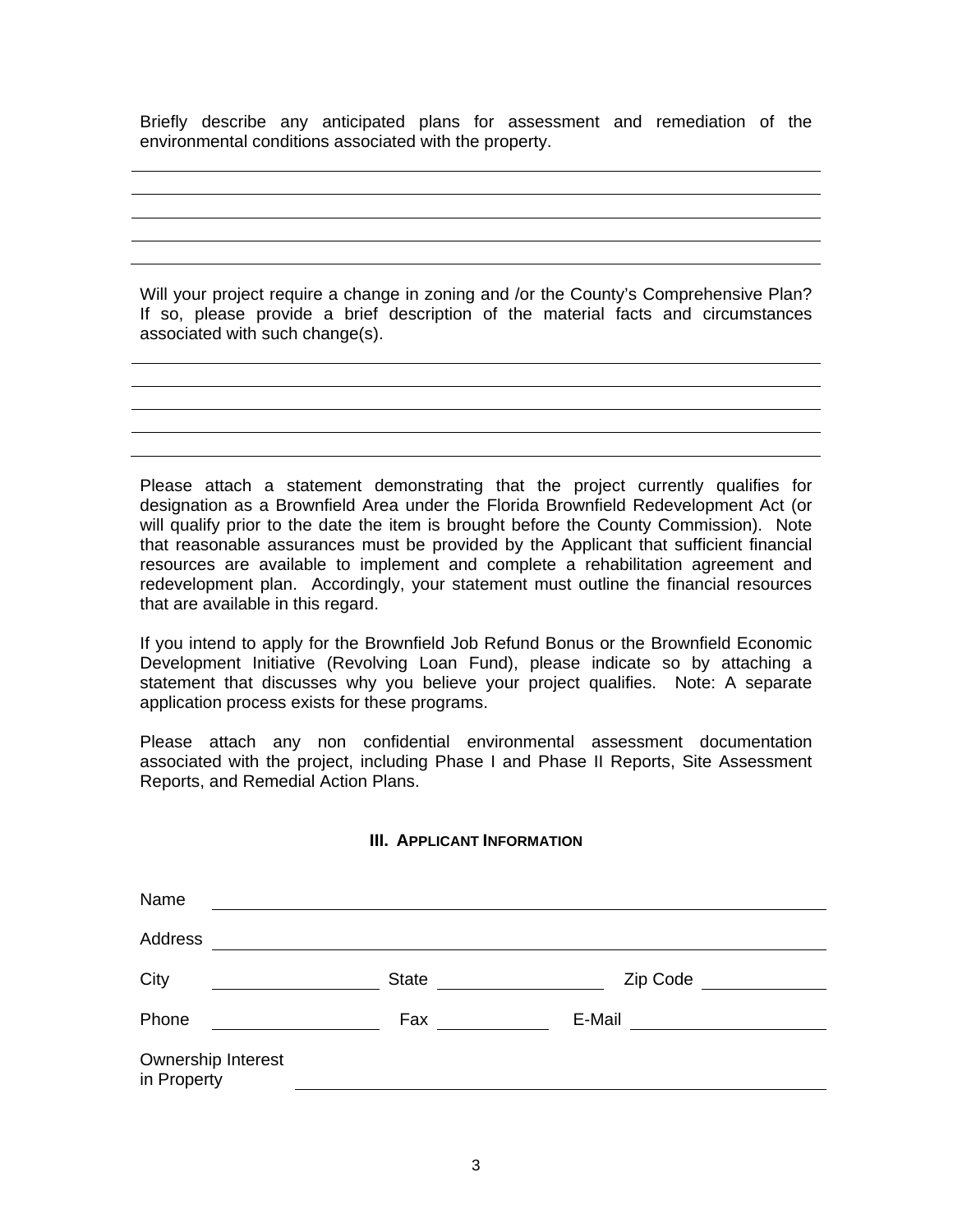Legal Status of the Applicant:

|                                                            | Individual /Sole Proprietorship                 | General Partnership                                                                                                                                                                                                                    |          | <b>State</b> |
|------------------------------------------------------------|-------------------------------------------------|----------------------------------------------------------------------------------------------------------------------------------------------------------------------------------------------------------------------------------------|----------|--------------|
|                                                            | <b>Limited Liability Company</b>                | <b>Limited Partnership</b>                                                                                                                                                                                                             |          |              |
|                                                            | <b>Florida Corporation</b>                      |                                                                                                                                                                                                                                        |          |              |
|                                                            | Out-of-State Corporation                        | State of Incorporation<br><u> and a manufacture of the contract of the state of the state of the state of the state of the state of the state of the state of the state of the state of the state of the state of the state of the</u> |          |              |
| Name of current Property owner if different from Applicant |                                                 |                                                                                                                                                                                                                                        |          |              |
| Address                                                    |                                                 |                                                                                                                                                                                                                                        |          |              |
| City                                                       |                                                 | State<br><u> The Communication of the Communication</u>                                                                                                                                                                                | Zip Code |              |
|                                                            |                                                 |                                                                                                                                                                                                                                        |          |              |
| Phone                                                      |                                                 | E-Mail                                                                                                                                                                                                                                 |          |              |
|                                                            | Legal Status of the Current Property Owner (s): |                                                                                                                                                                                                                                        |          |              |
|                                                            | Individual /Sole Proprietorship                 | General Partnership                                                                                                                                                                                                                    |          | <b>State</b> |
|                                                            | <b>Limited Liability Company</b>                | <b>Limited Partnership</b>                                                                                                                                                                                                             |          |              |
|                                                            | <b>Florida Corporation</b>                      |                                                                                                                                                                                                                                        |          |              |

If the current property owner is not the applicant, please attach an affidavit from the current owner that it does not object to designation of the Property as a Brownfield Area under the Florida Brownfield Redevelopment Act.

## **IV. SERVICES TO BE PROVIDED**

Have you requested a Brownfield Meeting prior to completing this application? \_\_\_Yes  $\overline{\phantom{0}}$  No

In order to better assist you, please check the type of designation you are requesting and the type of assistance/incentives (check all that apply) you are seeking through this designation:

| Type of Designation: | Several parcels | Single parcel |
|----------------------|-----------------|---------------|
|----------------------|-----------------|---------------|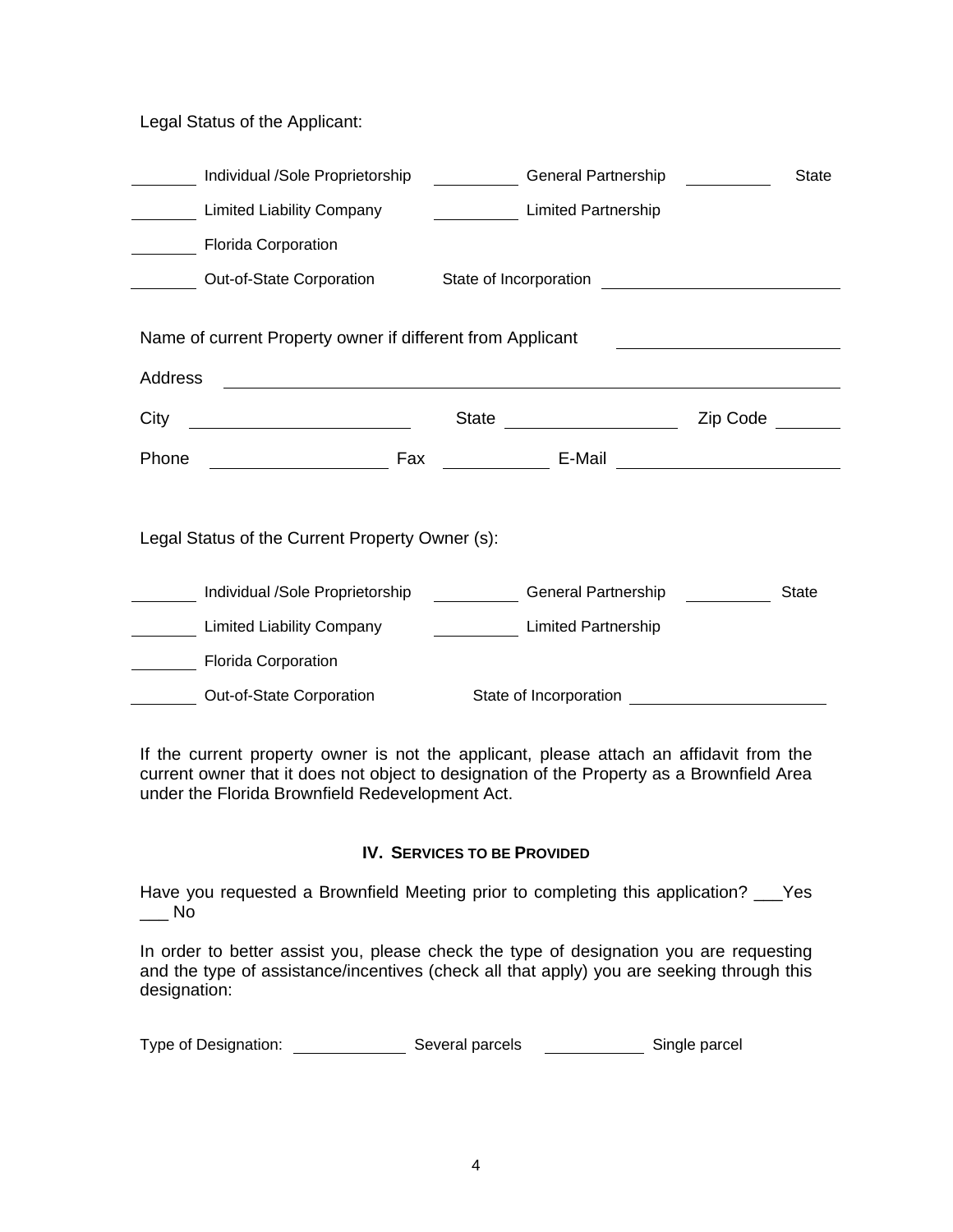Type of Assistance/Incentives requested:

- Regulatory Assistance (aid for meeting government agency permitting requirements)
- Technical Assistance (aid in obtaining grants, loans, etc.)
- Grants (gap financing for Brownfield remediation
- Loan (remediation loan funds)
- **Tax Credits/Exemptions due to Brownfield Area Designation**
- Job Creation Tax Refund due to Brownfield Area Designation

Other (please describe):

# **Return completed form and attachments to:**

**Office of Economic Development and International Trade 111 NW 1st Street – 19th Floor Miami, FL 33128 305 375-1254 http://www.miamidade.gov/oedit/**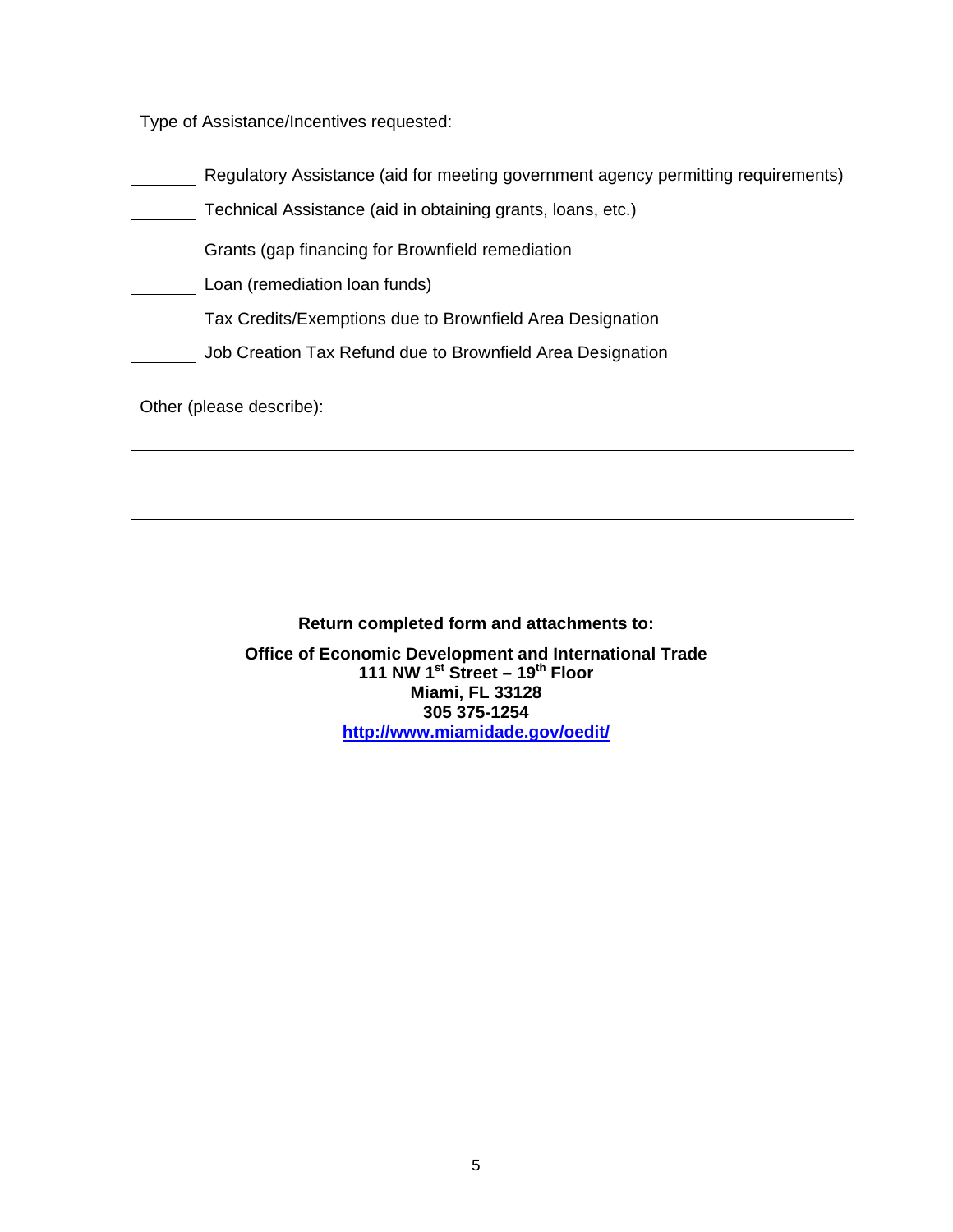# **V. CERTIFICATION**

The contents of this application shall be considered public records held by Miami Dade County and upon submittal becomes the property of Miami Dade County. The undersigned affirms that the information contained in this application is true and accurate.

Applicant's Signature: Date: Date: Date: Date: Date: Date: Date: Date: Date: Date: Date: Date: Date: Date: Date: Date: Date: Date: Date: Date: Date: Date: Date: Date: Date: Date: Date: Date: Date: Date: Date: Date: Date: D

<u> 1989 - Johann Barn, mars and de Brasilian (b. 1989)</u>

Print / Type Name: